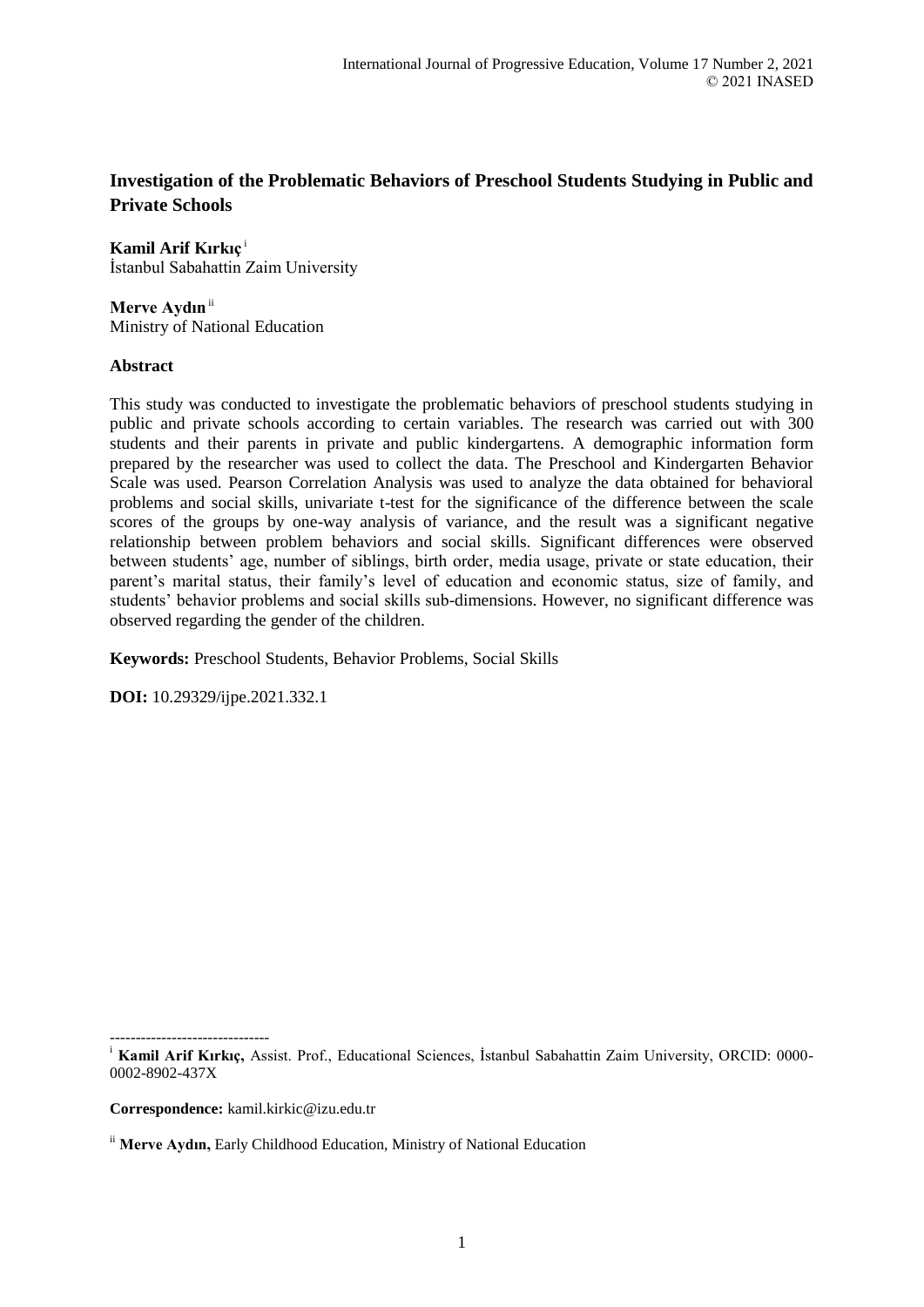#### **INTRODUCTION**

The self-acceptance of an individual in society depends on the healthy communication they establish. Social skills are the bridge in establishing this communication. The ability of an individual to adapt and be social and interact with friends and environment are indicators of social skills and social development (Çubukçu & Gültekin, 2006: 155-156). Full social development means a conscious adult. For conscious adulthood, preschool education, socialization, help, and communication skills throughout the life of the individual will be carried to his or her life (Yalçın, 2010). It is also useful if the family is supported in the school, and if this harmony is not achieved, there may be difficulties in internalizing appropriate behaviors (Temizdemir, 2018).

Problematic behavior is when difficulties experienced by children begin to attract attention. What is crucial here is whether the child undergoes a normal developmental process in the family environment. The first environment within which children to gain social skills is the family. Experiences in the early years are the basis of gains in the following years. Children learn by doing, through experiences in life, and healthy communication with the family; the education they receive will shape their future lives and social interaction in a significant way. As the second social environment, schools contribute to the development of children in addition to aiding the formation of a safe and peaceful environment and values within the family (Çağdaş & Seçer, 2002; Özbey, 2010).

It is the school and teachers of the school, which are the second environment within which active learning takes place. Fully equipped and trained teachers are needed to make a positive impact on the child in the classroom. Because of teachers who shape and direct children, teachers must be prepared for the problem behaviors they may face and form a strategy. Childhood is essential for children, and the aim of the family and the teacher is to help them develop conscious behaviors to learn and to build self-esteem, compassion, respect, and tolerance in their relationships with others (Νικολάος & Κόνζολαρ, 2009; cited in Secher, 2014). The school, which is the systematic process of education, is one of the most important social institutions that individuals encounter after family (Özkan, 2008: 1). Schools aim to ensure that students develop in every way and to train successful and happy individuals. The first step taken by children in school life is preschool education Preschool education is a process of learning that provides rich stimuli appropriate to children's cognitive, mental, social, and self-care characteristics and directs all their development. Considering that teachers can inspire children in preschool education institutions and are their role models, teachers have an essential duty and responsibility in this critical period (Aral, Kandır & Yarar, 2000).

In preschool years, children need to gain acceptance in society, as are adults, exhibit positive behaviors while communicating, obey the rules in the classroom, be sensitive to their friends, express their feelings with ease, and control themselves. Individuals with successful social behaviors do not have difficulty communicating and can work cooperatively; they tend to be happy and calm. At the same time, they can protect themselves from negativity, are sensitive to the rights of others, and are easily accepted in society. Having social skills enables this (Ceylan & Özyürek, 2014). When children first enter the school environment, they realize that this new environment is different and that it has rules to be followed. In this period, children learn to protect themselves, to share, to protect their rights, and not to harm others physically and emotionally while building their knowledge." (Yavuzer, 2006).

From infancy, children develop their social skills when communicating with parents. Their social skills continue to develop as they interact within their social environment. As soon as a child steps into school life, social development accelerates. As a contribution to social development, school life enables the child to learn the required social rules, such as love, respect, benevolence, and sensitivity. The family must meet the essential needs (love, respect, support) in raising a healthy individual, and the healthy relationship between the child and the family is necessary for the child to develop his/her communication skills (Tarkoçin & Tuzcuoğlu, 2014). The second environment,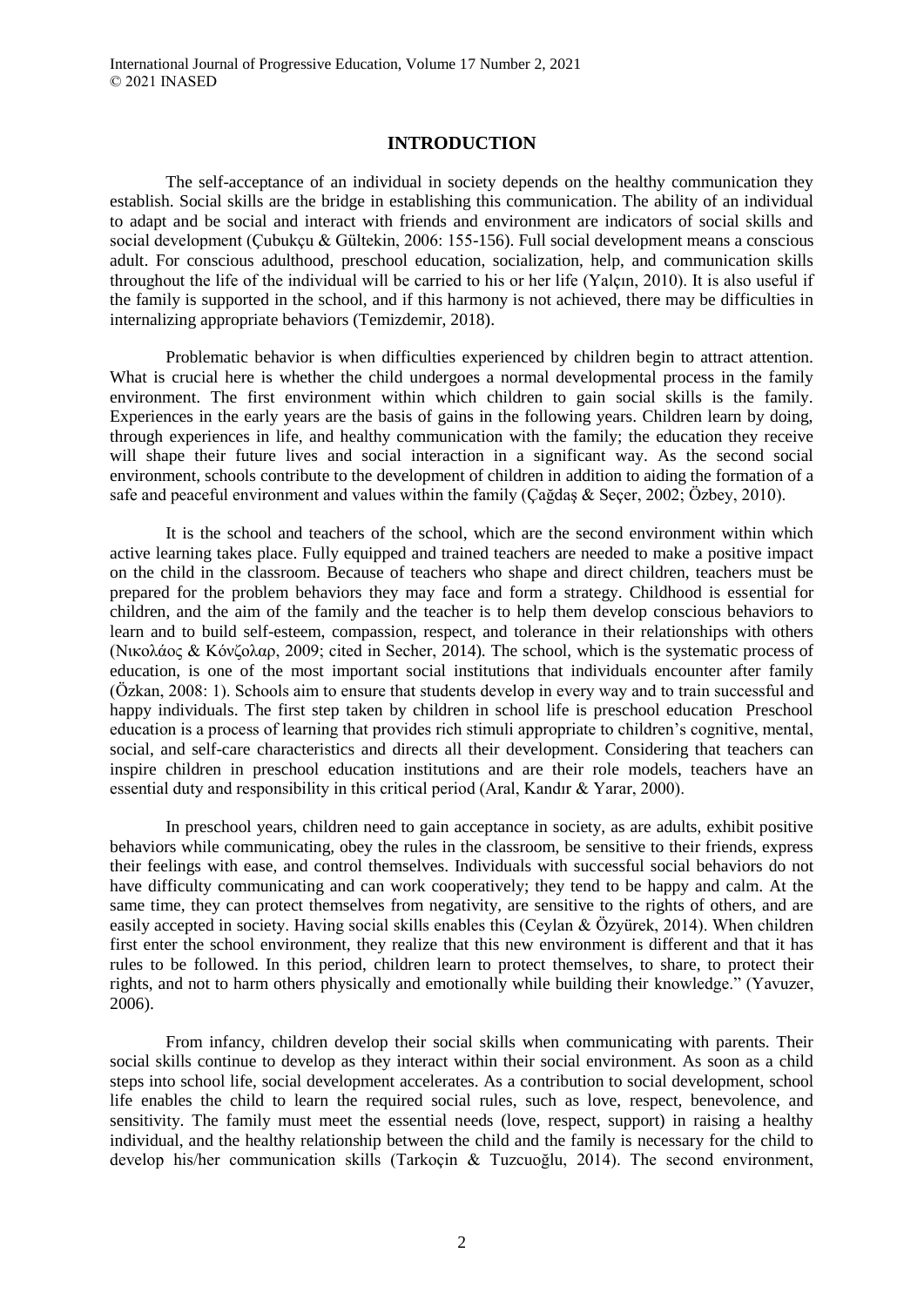namely the school, provides essential values to the child, socializes, demonstrates cooperation with the family and the environment, and therefore is of great importance (Olcay, 2008).

The efforts of the family during cooperation with the school is to accept being a parent. This acknowledgment enables parents to carry out this duty. All caregivers who are willing to become parents are more conscious and sensitive to all problems (Özdemir, 2012). Children who have developed social skills are individuals compatible with their parents, avoid quarrels, are excellent communicators, can act individually, are accepted by their friends, and do not rely on others to make decisions (Özyürek, Begde, & Yavuz, 2014). Children who fail to develop social skills have difficulty in peer communication, can be aggressive, reluctant, unable to adapt, confrontational toward elders, often look sad and restless and introverted, and have a timid attitude (Birch & Ladd, 1977). Any behavior that hinders or prevents the education of the child or others around the child is defined as unwanted behavior. It includes any unwanted behavior that harms the child and his environment (Armağan, 2010).

The behavioral management dimension of classroom management makes the teacher responsible for paying close attention to the student to replace problem behaviors with positive behaviors. The type of student behavior needs to be continually addressed in the context of classroom management. Correct identification of unwanted practices in the classroom and the elimination of behaviors with appropriate methods and techniques are essential in terms of education and training (Kılıçoğlu, 2015). To identify negative student behaviors encountered in the classroom and to determine the causes of them and find solutions requires first contacting the family and determining the real causes of the problems. Teachers' classroom management differs as while some adopt class management by intervening when problems arise, others utilize approaches to prevent problems. Also, the philosophy adopted by the teacher and students' perceptions indicate the effectiveness of the teacher in classroom management (Gündoğdu, 2013). As preschool education is the first stage of a child's school life in terms of children and the basis for future school levels, it is crucial to determine the variables that affect problematic behaviors that preschool students can display and the social skills they are expected to have.

This study investigates several variables that affect the problematic behaviors of preschool students in public and private schools.

This research seeks answers to the following questions for this fundamental purpose:

1. Is there a significant difference in the problematic behaviors of preschool students according to variables such as type of institution, gender, living with the elders, togetherness of parents, age, number of siblings, and economic status of the family?

2. Are there any significant differences in the social skill levels of preschool students according to variables such as type of institution, gender, living with the elders, togetherness of parents, age, number of siblings, and economic status of the family?

3. Is there a relationship between problem behavior and social skill levels of preschool students?

#### **METHOD**

This study uses a relational survey model, a method of quantitative research methods, to examine the problematic behaviors of preschool students in public and private schools according to several variables. Survey models aim to describe a situation that has existed in the past or present. The general survey model is a survey arrangement looking at the whole or a group, a sample, or a sample taken from the universe to make a general judgment on multiple elements. The relational survey model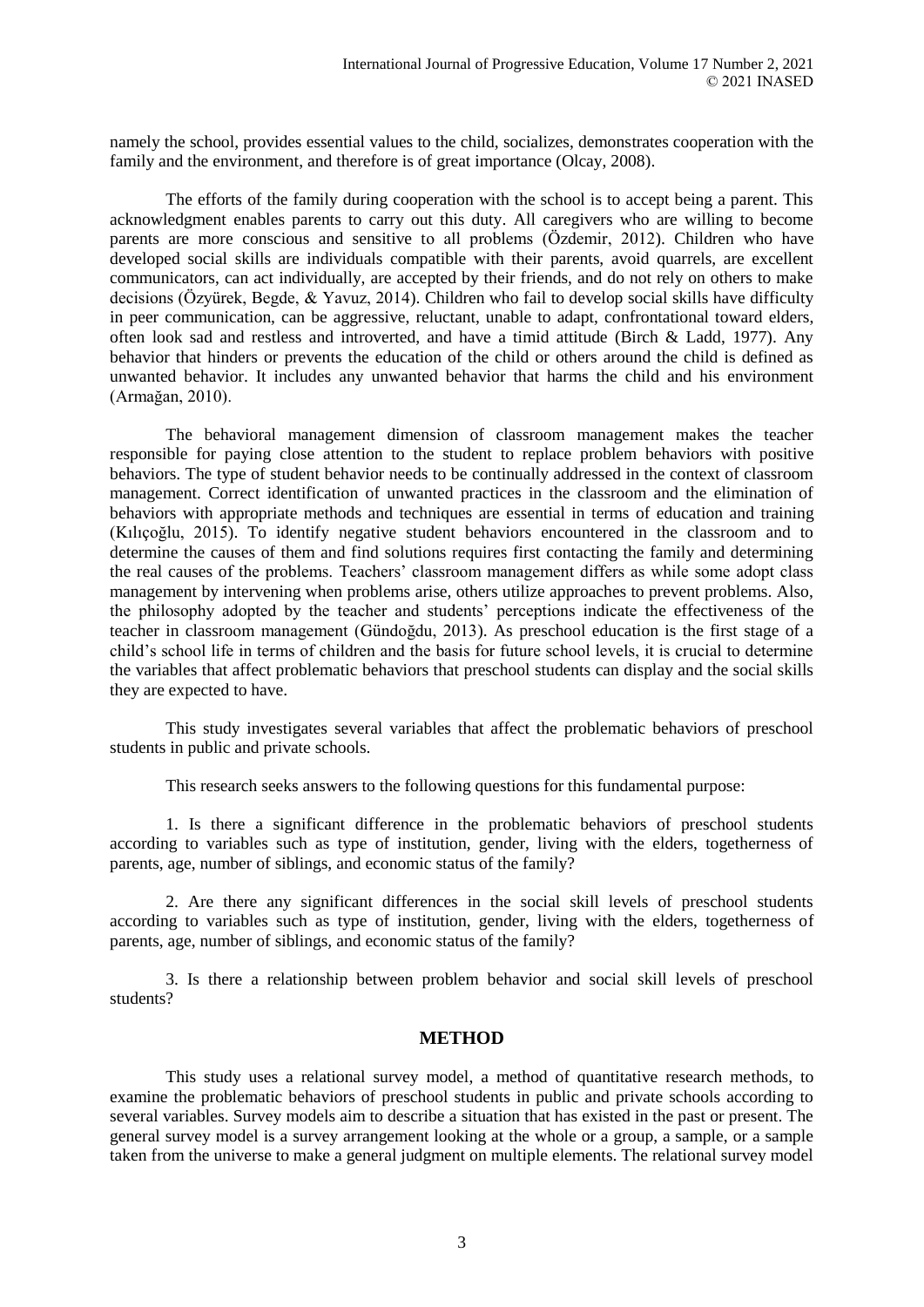is a research model for determining the existence and degree of change between two and more variables together (Karasar, 2010, p.77-81).

#### **Study sample**

The population of this study, conducted as a quantitative research design, is composed of 300 children aged between 4-6 years in kindergarten and private kindergartens affiliated to primary schools in the district of Çekmeköy in Istanbul and Çekmeköy and their parents in the 2018-2019 academic year. The study uses a simple random sampling method. Participation in the study was voluntary.

| Variables                        |            | $\mathbf f$ | $\%$  |
|----------------------------------|------------|-------------|-------|
|                                  | Public     | 138         | 46,2  |
| Institutions                     | Private    | 161         | 53,8  |
|                                  | 3 years    | 21          | 7,0   |
|                                  | 4 years    | 84          | 28,1  |
| Age                              | 5 years    | 92          | 30,8  |
|                                  | 6 years    | 102         | 34,1  |
| Gender                           | Girl       | 150         | 50,2  |
|                                  | <b>Boy</b> | 149         | 49,8  |
|                                  | 1 sibling  | 86          | 28,8  |
| Number of Siblings               | 2 siblings | 142         | 47,5  |
|                                  | 3 siblings | 71          | 23,7  |
|                                  | Yes        | 107         | 35,8  |
| Are there family elders at home? | No         | 188         | 62,9  |
|                                  | Low        | 29          | 9,7   |
| Economic Level of the Family     | Medium     | 179         | 59,9  |
|                                  | High       | 91          | 30,4  |
|                                  | Yes        | 239         | 79,9  |
| Are the parents together?        | No         | 60          | 20,1  |
|                                  | Total      | 299         | 100.0 |

| Table 1. Demographic information about the participants |  |  |  |  |  |  |
|---------------------------------------------------------|--|--|--|--|--|--|
|---------------------------------------------------------|--|--|--|--|--|--|

Three hundred children between 3-6 years participated in this study. 46.2 percent of these children are educated in state and 53.8 percent in private institutions. Also, 50.2 percent are girls, and 49.8 percent are boys. 28.8 percent are single children, 47.5 percent are one of two siblings, and 23.7 percent are one of three siblings. The mother of 11.7 percent of children is educated to primary school level, 11.4 percent to secondary school level, 40.5 percent to high school level, and 36.5 percent received a university education. 35.8 percent of the children have a family older than their parents. 9.7 percent of the families of children receive a low income, 59.9 percent middle, and 30.4 percent receive a high income.

#### **Data Collection Tools**

The Kindergarten and Preschool Behavior Scale (PKBS-2) developed by Merrel and adapted to Turkish by Fazlıoğlu et al. (2011) and the demographic information questionnaire prepared by the researcher were used.

#### *Personal Information Form*

After the academic advisor examined the questionnaire, it was prepared and used by the researcher. In the survey, questions were asked about the child's age group, gender, number of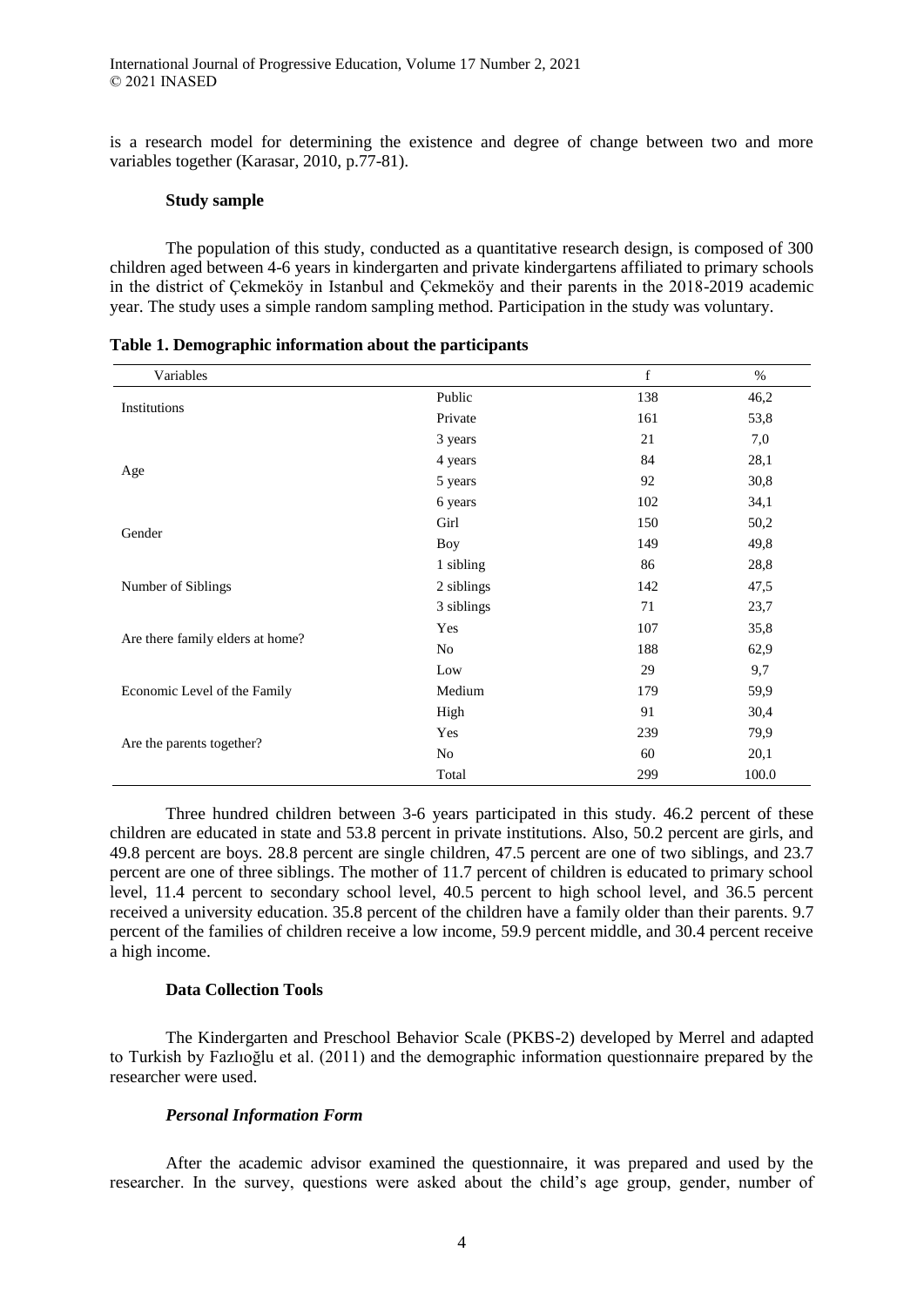siblings, the number of children in the family and child's birth order, the education level of the family, whether family elders live with the child, the frequency of using tablets and watching television, the economic status of the parents, and the living status of the parents.

#### *Preschool and Kindergarten Behavior Scale*

Preschool and Kindergarten Behavior Scale consists of two scales: Social Skills and Problematic Behavior. The social skills scale (34 items) consists of three factors: Social Cooperation, Social Interaction, and Social Independence. The problematic behavior scale (42 items) consists of two elements: Outward Orientation Problem and Inward Orientation Problem. The scale was developed by Merrell. The validity and reliability study of the Preschool and Kindergarten Behavior Scale (PKBS-2) used in this study was conducted by Fazlıoğlu et al. (2011). The Cronbach's alpha reliability coefficients were calculated whole scale, and its sub-dimensions were higher than .70.

### *Social Skills Scale (SSS)*

The scale includes 34 questions that assess the social skills of children aged between 3-6 years. It consists of three dimensions: social cooperation, social interaction, and social independence.

1. Social cooperation dimension (SC): Collaboration with the child's friends and environment consists of 12 items, including adaptation, self-control, and the ability to follow instructions given by adults.

2. Social interaction dimension (SIt): This includes items that involve interaction with friends, making friends, and acquiring friendship, and some items aimed at the child's interaction with adults. It consists of 11 questions.

3. Social independence dimension (SId): In general, these items cover social independence among friends, while some items cover independence from adults. It consists of 11 questions.

The Cronbach Alpha reliability coefficient for the whole Social Skills Scale was .95, .91 for the first factor (Sc), .87 for the second factor (SIt), and .85 for the third factor (SId).

#### *Problematic Behavior Scale (PBS):*

There are 42 items in the problematic behavior scale. The scale, which consists of two subfactors, is divided into Outward Orientation Problem and Inward Orientation Problem.

Outward Orientation Problem (OOP): There are 27 items in this dimension. It refers to the general expression of aggressive and inconsiderate over-acting behavior. Moreover, the individual harms other people.

Inward Orientation Problem (IOP): This consists of 15 items. It is made up of questions regarding inner feelings such as fear, anxiety, and shyness. Moreover, the individual harms himself.

The Cronbach's alpha reliability coefficient for the whole scale was .96, while it was found to be .96 for the first factor (OOP) and .89 for the (IOP).

#### **Data Analysis**

The study used a t-test, one-way ANOVA, and Pearson correlation coefficient analyses. Also, simple linear regression analysis was conducted between problem behaviors and social skill level.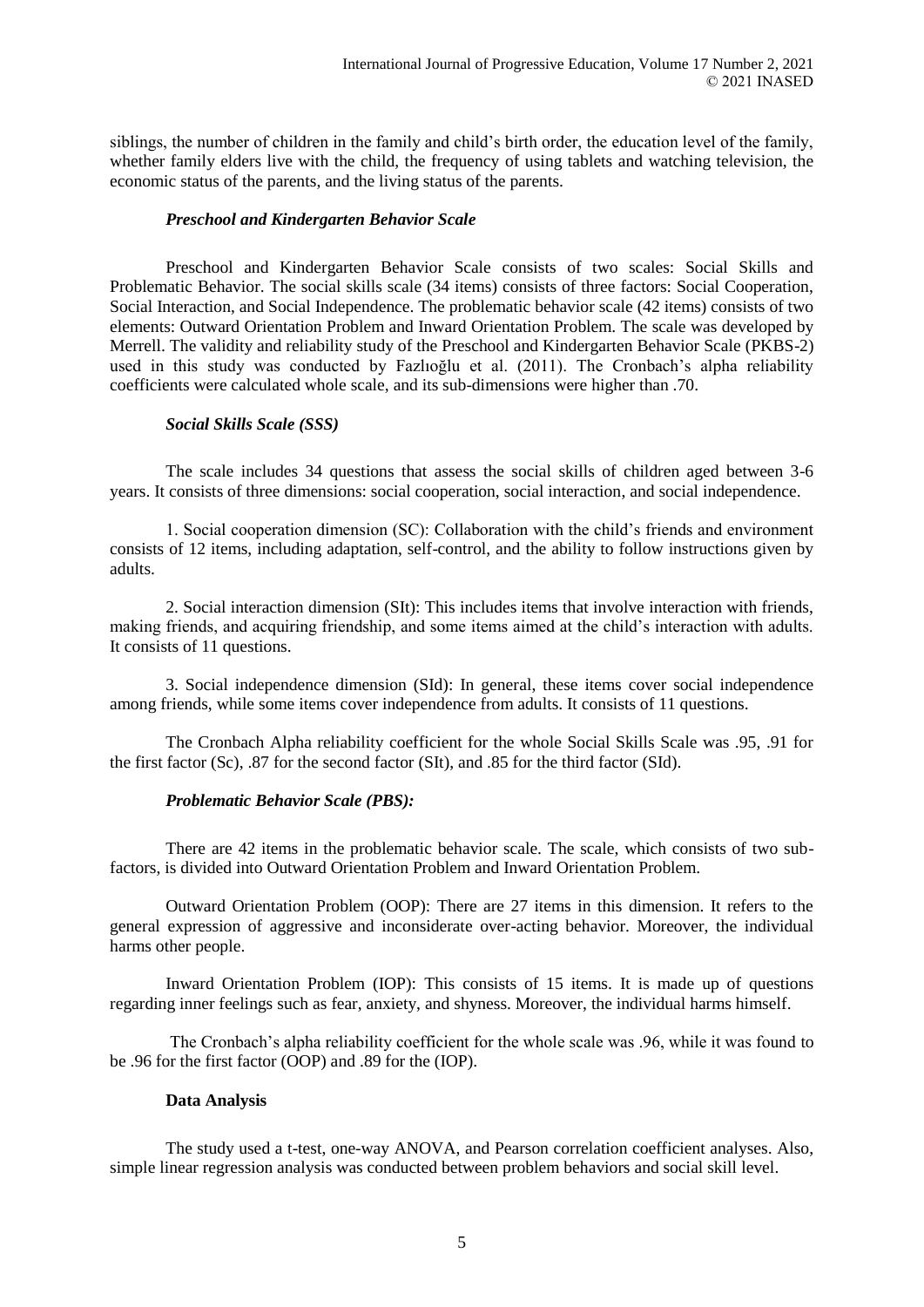#### **RESULTS**

Problem behavior and social skill levels of the child were analyzed in line with gender, age, number of siblings, number of siblings of the family, birth order, family education status, whether the child lived with family elders, the frequency of using tablets and watching television, and the living condition of the parents. The following findings were yielded.

| Table 2. Descriptive statistics of the scores obtained from the problematic behavior scale |  |  |
|--------------------------------------------------------------------------------------------|--|--|
|--------------------------------------------------------------------------------------------|--|--|

|                                    |     | Min. | Max. | Mean  | Sd     | Variance |
|------------------------------------|-----|------|------|-------|--------|----------|
| <b>Outward Orientation Problem</b> | 299 | .26  | 2.63 | .2489 | .60190 | .362     |
| Inward Orientation Problem         | 299 | .33  | 2.60 | -3175 | 55197. | .305     |
| Problem Behaviors Total            | 299 | .31  | 2.62 | 2734  | 56342  | .317     |

The mean score of the scale of the problematic behavior of the children participating in the study from the externalizing dimension was 1.25, the average of the scores from the internalizing size was 1.32, and the mean score of the problem behaviors scale was 1.27.

The skewness and kurtosis values of the social skills scale were -.321 and -.167; the skewness and kurtosis values of the Problem Behaviors Scale were .224 and -1.064, respectively. Therefore, independent samples t-test and one-way ANOVA were used.

| Table 3. t-test results to compare students' problem behaviors by the type of institution |  |  |  |
|-------------------------------------------------------------------------------------------|--|--|--|
|-------------------------------------------------------------------------------------------|--|--|--|

|                                    | Institution | N   | Mean   | Sd     |           |      |
|------------------------------------|-------------|-----|--------|--------|-----------|------|
| <b>Outward Orientation Problem</b> | Public      | 138 | .9461  | .48328 | $-9.090$  |      |
|                                    | Private     | 161 | 1.5084 | .57262 |           | .001 |
| <b>Inward Orientation Problem</b>  | Public      | 138 | .9758  | .43114 | $-12.081$ | .001 |
|                                    | Private     | 161 | 1.6104 | .47043 |           |      |
| Problematic Behaviors Total        | Public      | 138 | .9567  | .43795 | $-10.526$ | .001 |
|                                    | Private     | 161 | 1.5448 | .51611 |           |      |

There is a significant difference between the children in private and public schools in terms of externalizing, internalizing, and subscale scores of the scale of problem behaviors ( $p \lt 0.01$ ). In three dimensions, the scores of children in private schools were higher than those of public schools.

| <b>Table 4. Gest results to compare problem behaviors by gender</b> |              |     |        |        |        |      |  |  |  |  |
|---------------------------------------------------------------------|--------------|-----|--------|--------|--------|------|--|--|--|--|
|                                                                     | Gender       |     | Mean   | Sd     |        |      |  |  |  |  |
| <b>Outward Orientation Problem</b>                                  | Girls        | 150 | 1.2440 | .66849 | $-141$ | .888 |  |  |  |  |
|                                                                     | <b>Boys</b>  | 149 | 1.2538 | .52869 |        |      |  |  |  |  |
| <b>Inward Orientation Problem</b>                                   | Girls        | 150 | 1.3667 | .55449 | 1.549  | .122 |  |  |  |  |
|                                                                     | <b>Boys</b>  | 149 | 1.2680 | .54682 |        |      |  |  |  |  |
|                                                                     | <b>Girls</b> | 150 | 1.2878 | .60626 | .443   | .658 |  |  |  |  |
| Problematic Behaviors Total                                         | <b>Boys</b>  | 149 | 1.2589 | .51838 |        |      |  |  |  |  |

## **Table 4. t-test results to compare problem behaviors by gender**

There was no significant difference between boys and girls in terms of the externalizing and internalizing sub-dimensions of the scale of problem behaviors and the scores obtained from the whole scale ( $p$  $> .05$ ).

| Table 5. t-test results to compare problem behaviors according to family elders living together |  |
|-------------------------------------------------------------------------------------------------|--|
| with the child                                                                                  |  |

|                            | A family elder living together<br>with the child | N   | Mean   | sd     |       |      |
|----------------------------|--------------------------------------------------|-----|--------|--------|-------|------|
| <b>Outward Orientation</b> | Yes                                              | 109 | 1.3908 | .60064 | 3.245 | .001 |
| Problem                    | No                                               | 190 | 1.1582 | .58687 |       |      |
| Inward Orientation         | Yes                                              | 109 | 1.5022 | .48398 | 4.638 | .000 |
| Problem                    | No                                               | 190 | 1.2028 | .55875 |       |      |
| Problem Behaviors Total    | Yes                                              | 109 | 1.4306 | .54054 | 3.852 | .000 |
|                            | No                                               | 190 | 1.1741 | .55487 |       |      |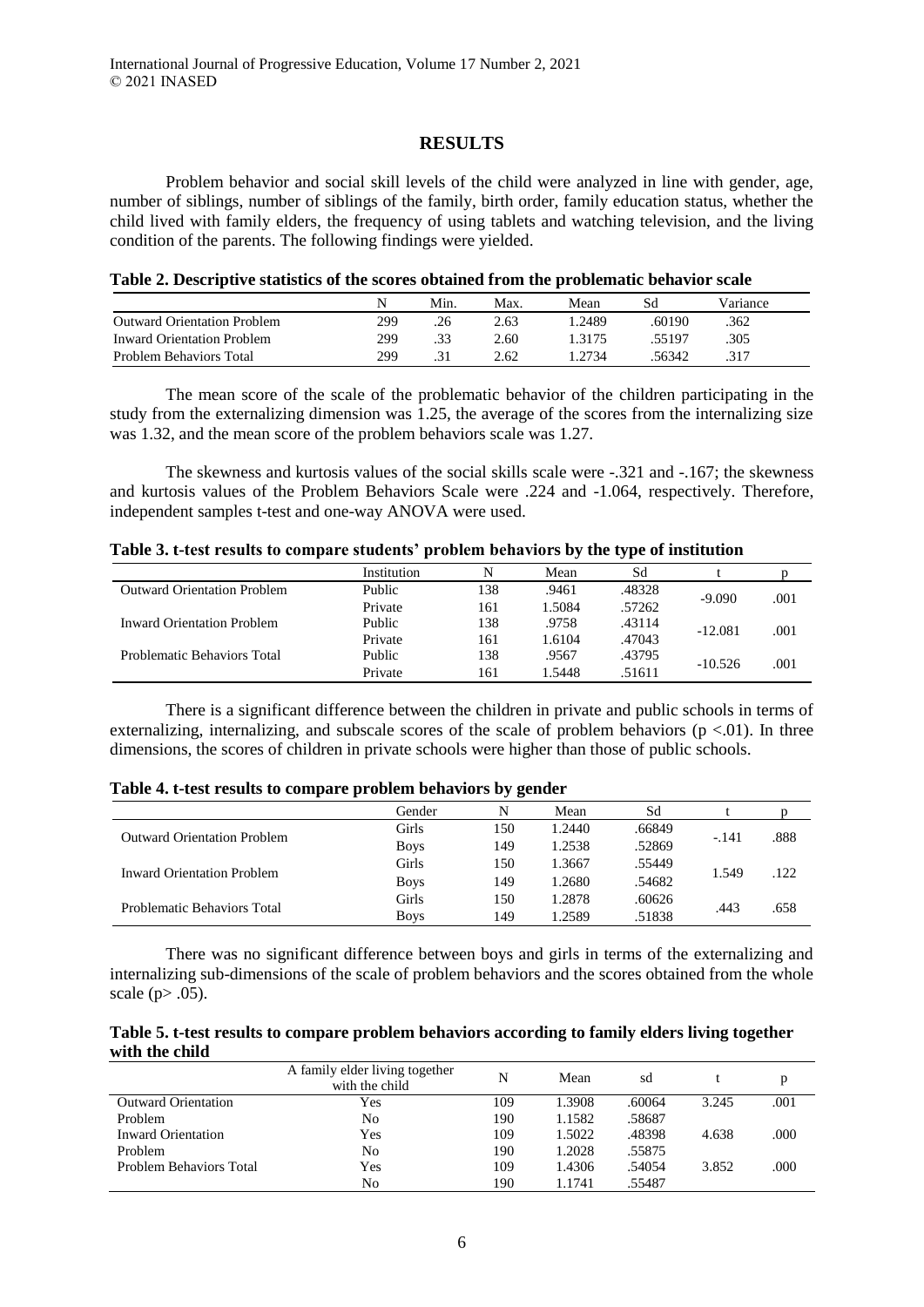There is a significant difference between the children with and without family elders living at home in terms of outward-oriented, inward-directed sub-dimensions of the problem behavior scale and the scores obtained from the whole scale  $(p \lt 0.01)$ . The average of those who say yes in all three dimensions is higher than those who say no.

| Table on t-lest results to compare problem behaviors according to parents "association |                       |     |        |        |          |      |  |  |
|----------------------------------------------------------------------------------------|-----------------------|-----|--------|--------|----------|------|--|--|
|                                                                                        | Are parents together? | N   | Mean   | df     |          |      |  |  |
| <b>Outward Orientation Problem</b>                                                     | Yes                   | 239 | 1.2027 | .61511 |          |      |  |  |
|                                                                                        | No                    | 60  | 1.4327 | .51045 | $-2.674$ | .008 |  |  |
| <b>Inward Orientation Problem</b>                                                      | Yes                   | 239 | 1.2798 | .57352 | $-2.377$ | .018 |  |  |
|                                                                                        | No                    | 60  | 1.4678 | .42811 |          |      |  |  |
| Problematic Behaviors Total                                                            | Yes                   | 239 | 1.2302 | .57778 | $-2.670$ |      |  |  |
|                                                                                        | No                    | 60  | 1.4452 | .46814 |          | .008 |  |  |

**Table 6.: t-test results to compare problem behaviors according to parents' association**

There was a significant difference between children with and without parents regarding the outward-oriented and inward-directed sub-dimensions of the problematic behavior scale and the scale's scores ( $p < .05$ ). In three dimensions, the scores of children whose parents did not live together were higher than those who lived together.

|                                    | Age           | N   | Mean   | sd     | F     | p    | Post-Hoc Test |
|------------------------------------|---------------|-----|--------|--------|-------|------|---------------|
|                                    | A-3 years-old | 21  | 1.6896 | .51219 |       |      |               |
|                                    | B-4 years-old | 84  | 1.2222 | .53666 |       |      | A>B           |
| <b>Outward Orientation Problem</b> | C-5 years-old | 92  | 1.2903 | .58559 | 5.224 | .002 | A > C         |
|                                    | D-6 years-old | 102 | 1.1427 | .64607 |       |      | A>D           |
|                                    | Total         | 299 | 1.2489 | .60190 |       |      |               |
|                                    | A-3 years-old | 21  | 1.6921 | .36300 |       |      |               |
|                                    | B-4 years-old | 84  | 1.3968 | .46164 |       |      | A>B           |
| <b>Inward Orientation Problem</b>  | C-5 years-old | 92  | 1.2978 | .56805 | 5.848 | .001 | A > C         |
|                                    | D-6 years-old | 102 | 1.1928 | .59709 |       |      | A>D<br>B>D    |
|                                    | Total         | 299 | 1.3175 | .55197 |       |      |               |
| Problematic Behaviors Total        | A-3 years-old | 21  | 1.6905 | .44588 |       |      |               |
|                                    | B-4 years-old | 84  | 1.2846 | .47716 |       |      |               |
|                                    | C-5 years-old | 92  | 1.2930 | .56249 | 5.484 | .001 | A>B<br>A > C  |
|                                    | D-6 years-old | 102 | 1.1606 | .61286 |       |      | A>D           |
|                                    | Total         | 299 | 1.2734 | .56342 |       |      |               |

**Table 7. One-Way ANOVA test results to compare problematic behaviors by age**

There was a significant difference between the three, four, five, and six-year-old children in terms of scores obtained from the outward orientation subscale of the problem behavior scale ( $p < .01$ ). According to the post hoc test to determine the causes of the difference, the average score of threeyear-old children was higher than the average score of four, five, and lower-aged children ( $p < 01$ ). There was a significant difference between the three, four, five, and six-year-old children in terms of scores taken from the internalizing subscale of the problem behavior scale ( $p < 01$ ). According to the post hoc test to determine the causes of the difference, the average score of three-year-old children was higher than the average score of four, five, and lower-aged children  $(p < 0.01)$ . In addition, the average score of four-year-old children was higher than the average score of lower-age children ( $p < 01$ ). There was a significant difference between the three, four, five, and six-year-old children regarding the problem behavior scale ( $p < 0.01$ ). According to the post hoc test to determine the causes of the difference, the average score of three-year-old children was higher than the average score of four, five, and lower-aged children  $(p < 0.01)$ .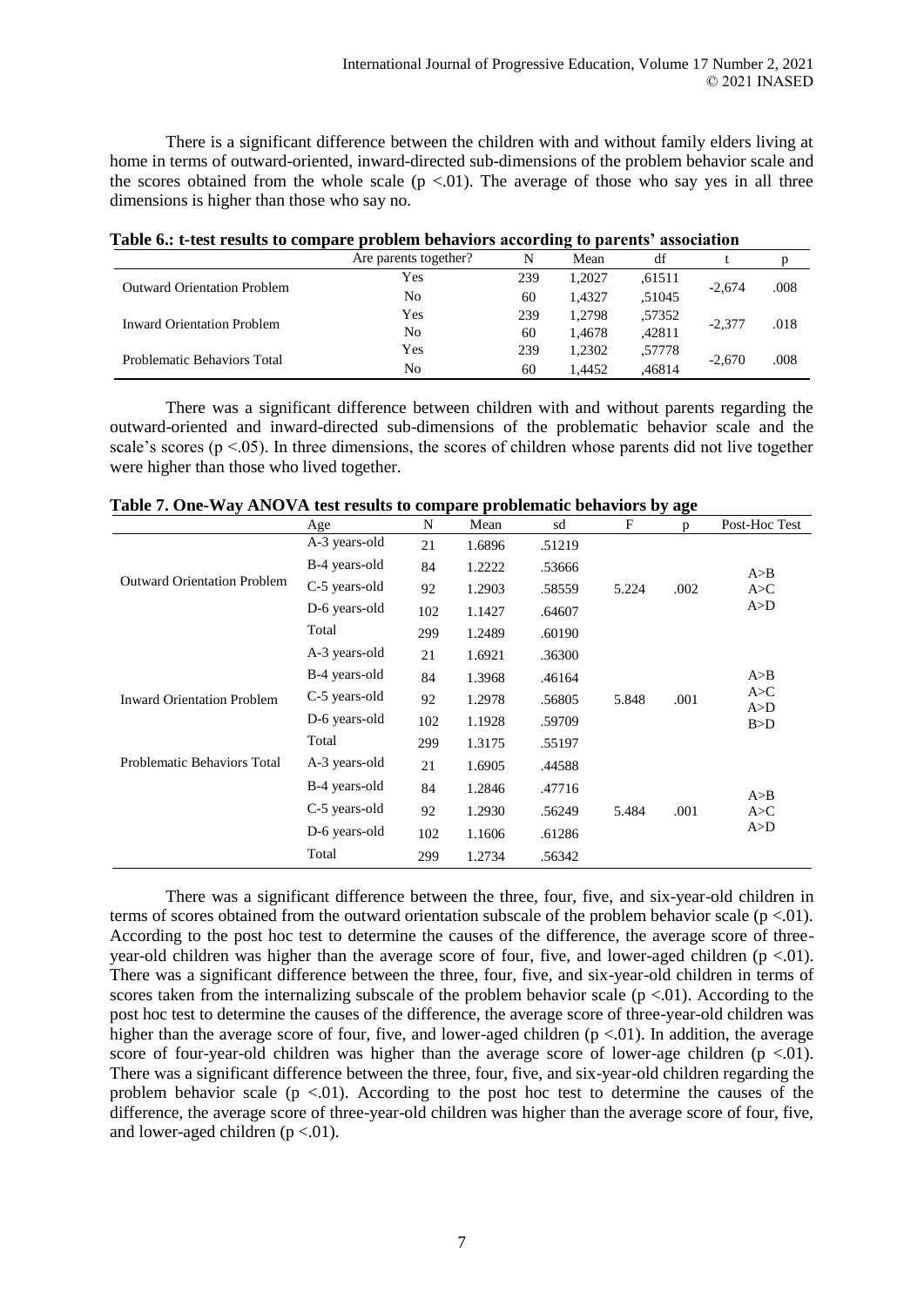|                                       | Number of Siblings | N   | Mean   | Sd     | $\mathbf{F}$ | p    | Post-Hoc Test |
|---------------------------------------|--------------------|-----|--------|--------|--------------|------|---------------|
|                                       | A-1 sibling        | 86  | 1.3820 | .61806 |              |      | A>B           |
| <b>Outward Orientation</b><br>Problem | B-2 siblings       | 142 | 1.1265 | .55070 |              |      | C>B           |
|                                       | C-3 siblings       | 71  | 1.3323 | .63902 | 5.909        | .003 |               |
|                                       | Total              | 299 | 1.2489 | .60190 |              |      |               |
| <b>Inward Orientation</b><br>Problem  | A-1 sibling        | 86  | 1.4488 | .55169 |              |      | A > B         |
|                                       | B-2 siblings       | 142 | 1.1859 | .53066 |              | .001 | C>B           |
|                                       | C-3 siblings       | 71  | 1.4216 | .54122 | 8.101        |      |               |
|                                       | Total              | 299 | 1.3175 | .55197 |              |      |               |
|                                       | A-1 sibling        | 86  | 1.4059 | .57052 |              |      | A>B           |
| <b>Problematic Behaviors</b><br>Total | B-2 siblings       | 142 | 1.1477 | .51753 |              |      | C > B         |
|                                       | C-3 siblings       | 71  | 1.3642 | .59557 | 7.112        | .001 |               |
|                                       | Total              | 299 | 1.2734 | .56342 |              |      |               |

**Table 8. One-Way ANOVA test results to compare problem behaviors by the number of siblings**

There was a significant difference between single children, those of two siblings, and those of three siblings in terms of the scores obtained from the outward orientation subscale of the problem behavior scale  $(p < .05)$ . According to the post hoc test to determine the causes of the difference, the mean scores of the children of two siblings were lower than those of one and three siblings ( $p < .05$ ).

There was a significant difference between single children, those of two siblings, and those of three siblings in terms of scores taken from the internalizing subscale of the problem behavior scale (p <.01). According to the post hoc test to determine the causes of the difference, the mean scores of the children of two siblings were lower than those of one and three siblings ( $p < 01$ ).

There was a significant difference between the children of one child, two siblings, and three siblings in terms of the scores obtained from the scale of problem behaviors ( $p < 01$ ). According to the post hoc test to determine the causes of the difference, the mean scores of the children of two siblings were lower than those of one and those of three siblings  $(p < 0.01)$ .

|                              | <b>Economic Status</b> | N   | Mean   | Sd     | F       | p    | Post-Hoc Test |
|------------------------------|------------------------|-----|--------|--------|---------|------|---------------|
| <b>Outward Orientation</b>   | A-Low                  | 29  | .9400  | .47938 |         |      |               |
| Problem                      | <b>B-Moderate</b>      | 179 | 1.0199 | .49931 | 85.623  |      | A>B           |
|                              | $C$ -High              | 91  | 1.7977 | .44198 |         | .000 | A > C         |
|                              | Total                  | 299 | 1.2489 | .60190 |         |      |               |
| <b>Inward Orientation</b>    | $A-I_0w$               | 29  | 1.0184 | .45036 |         |      |               |
| Problem                      | <b>B-Moderate</b>      | 179 | 1.0883 | .44405 | 112.213 | .000 | A > B         |
|                              | $C$ -High              | 91  | 1.8637 | .34739 |         |      | A > C         |
|                              | Total                  | 299 | 1.3175 | .55197 |         |      |               |
| <b>Problematic Behaviors</b> | $A-I_0w$               | 29  | .9680  | .44799 |         |      |               |
| Total                        | <b>B-Moderate</b>      | 179 | 1.0443 | .44665 | 105.726 | .000 | A > B         |
|                              | $C$ -High              | 91  | 1.8213 | .39511 |         |      | A > C         |
|                              | Total                  | 299 | 1.2734 | .56342 |         |      |               |

**Table 9. One-Way ANOVA test results to compare problem behaviors by economic status**

There is a significant difference between children with low, medium, and high economic status in terms of scores taken from the outward orientation subscale of the problem behavior scale (p <.01). According to the post hoc test to determine the reasons for the difference, the mean scores of children with low economic status were lower than those with moderate and high scores ( $p < 01$ ).

There is a significant difference between children with low, medium, and high economic status in terms of scores taken from the internalizing subscale of the problem behavior scale ( $p < 0.01$ ).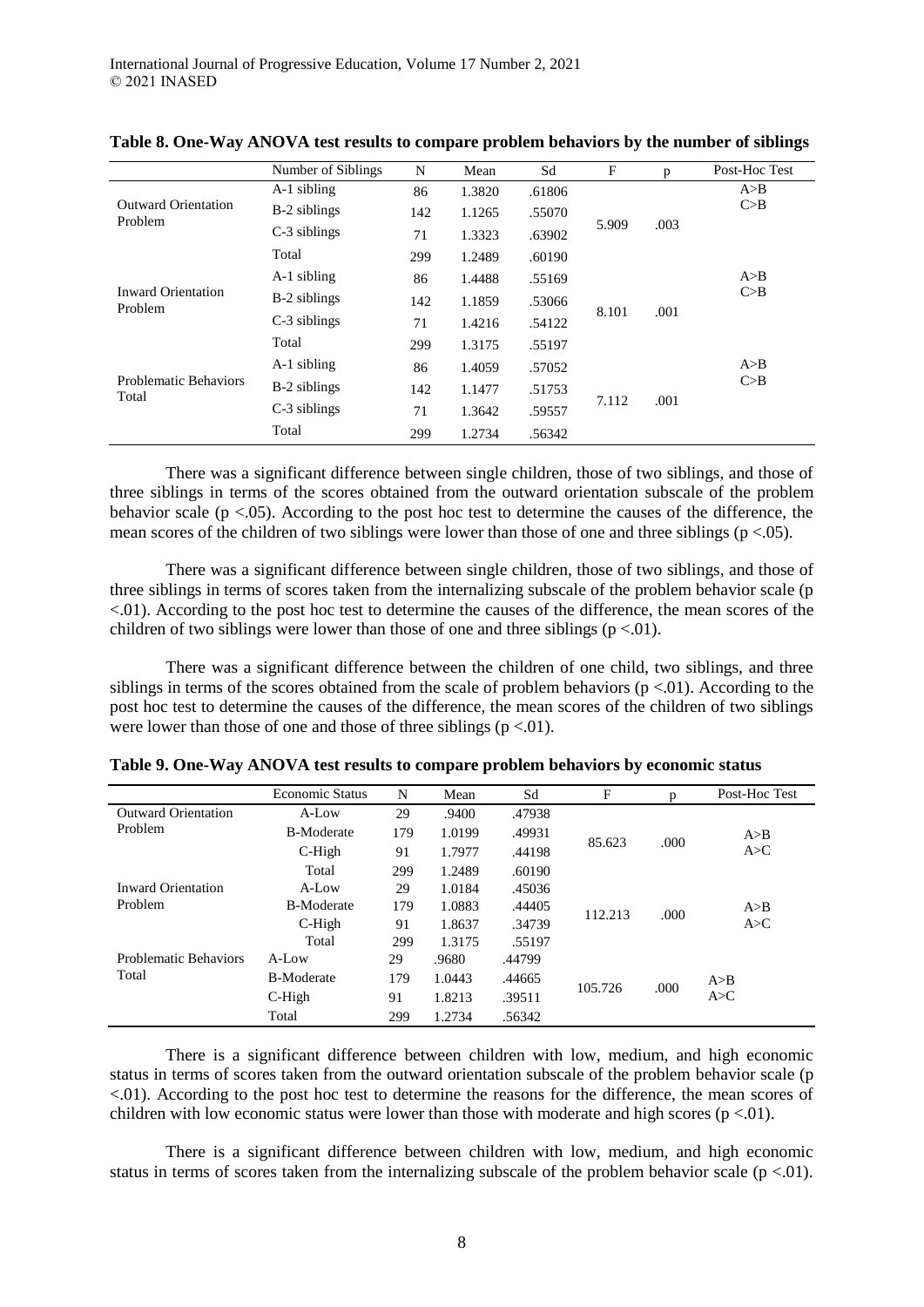According to the post hoc test to determine the reasons for the difference, the mean scores of children with low economic status were lower than those with moderate and high scores ( $p < 0.01$ ).

There is a significant difference between children with low, medium, and high economic status in terms of the scores obtained from the scale of problem behaviors  $(p < 0.01)$ . According to the post hoc test to determine the reasons for the difference, the mean scores of children with low economic status were lower than those with moderate and high scores ( $p < 01$ ).

### **FINDINGS ON SOCIAL SKILL LEVELS**

#### **Table 10. Descriptive Statistics Related to the Scores Obtained from Social Skills Scale**

|                     | N   | Min. | Max. | Mean   | Sd     | Variance |
|---------------------|-----|------|------|--------|--------|----------|
| Social Cooperation  | 299 | .75  | 3.00 | 2.1062 | .45943 | .211     |
| Social Interaction  | 299 | .64  | 3.00 | 2.1417 | 51983. | .270     |
| Social Independence | 299 | .45  | 3.00 | 2.1104 | .46104 | .213     |
| Social Skill Total  | 299 | .62  | 3.00 | 2.1190 | 43996  | .194     |

The average score of the social skills scale of the children participating in the study from the social cooperation dimension was 2.11, the average score of the social interaction dimension was 2.14, the average score of the social independence scale was 2.11, and the mean score of the social skills scale was 2.12.

|                     | Institution | N   | Mean   | sd     |       | p    |
|---------------------|-------------|-----|--------|--------|-------|------|
| Social Cooperation  | Public      | 138 | 2.2579 | .50803 |       |      |
|                     | Private     | 161 | 1.9762 | .36780 | 5.542 | .001 |
| Social Interaction  | Public      | 138 | 2.3307 | .50812 |       |      |
|                     | Private     | 161 | 1.9797 | .47434 | 6.173 | .001 |
| Social Independence | Public      | 138 | 2.1957 | .45804 | 3.001 | .003 |
|                     | Private     | 161 | 2.0373 | .45232 |       |      |
| Social Skill Total  | Public      | 138 | 2.2613 | .45063 |       |      |
|                     | Private     | 161 | 1.9971 | .39269 | 5.418 | .001 |

**Table 13. t-test results to compare the level of social skills according to institution studied** 

There is a significant difference between the children in the private and public preschool education institutions in terms of social cooperation, social interaction, social independence subscales, and scores obtained from the whole scale  $(p < 0.01)$ . In all four dimensions, the average of public school students is higher than that of private schools.

**Table 14. t-test results to compare the level of social skills by gender**

|                     | Gender | N   | Mean   | sd     |         |      |
|---------------------|--------|-----|--------|--------|---------|------|
| Social Cooperation  | Girl   | 150 | 2.1333 | .44726 | 1.025   |      |
|                     | Boy    | 149 | 2.0789 | .47128 |         | .306 |
| Social Interaction  | Girl   | 150 | 2.1612 | .48394 | .651    | .515 |
|                     | Boy    | 149 | 2.1220 | .55457 |         |      |
| Social Independence | Girl   | 150 | 2.1085 | .43563 | $-.071$ | .944 |
|                     | Boy    | 149 | 2.1123 | .48675 |         |      |
| Social Skill Total  | Girl   | 150 | 2.1343 | .41159 | .602    | .547 |
|                     | Boy    | 149 | 2.1036 | .46767 |         |      |

There was no significant difference between girls and boys in terms of social cooperation, social interaction, social independence sub-dimensions of the social skill behaviors scale, and the whole scale ( $p$  $> .05$ ).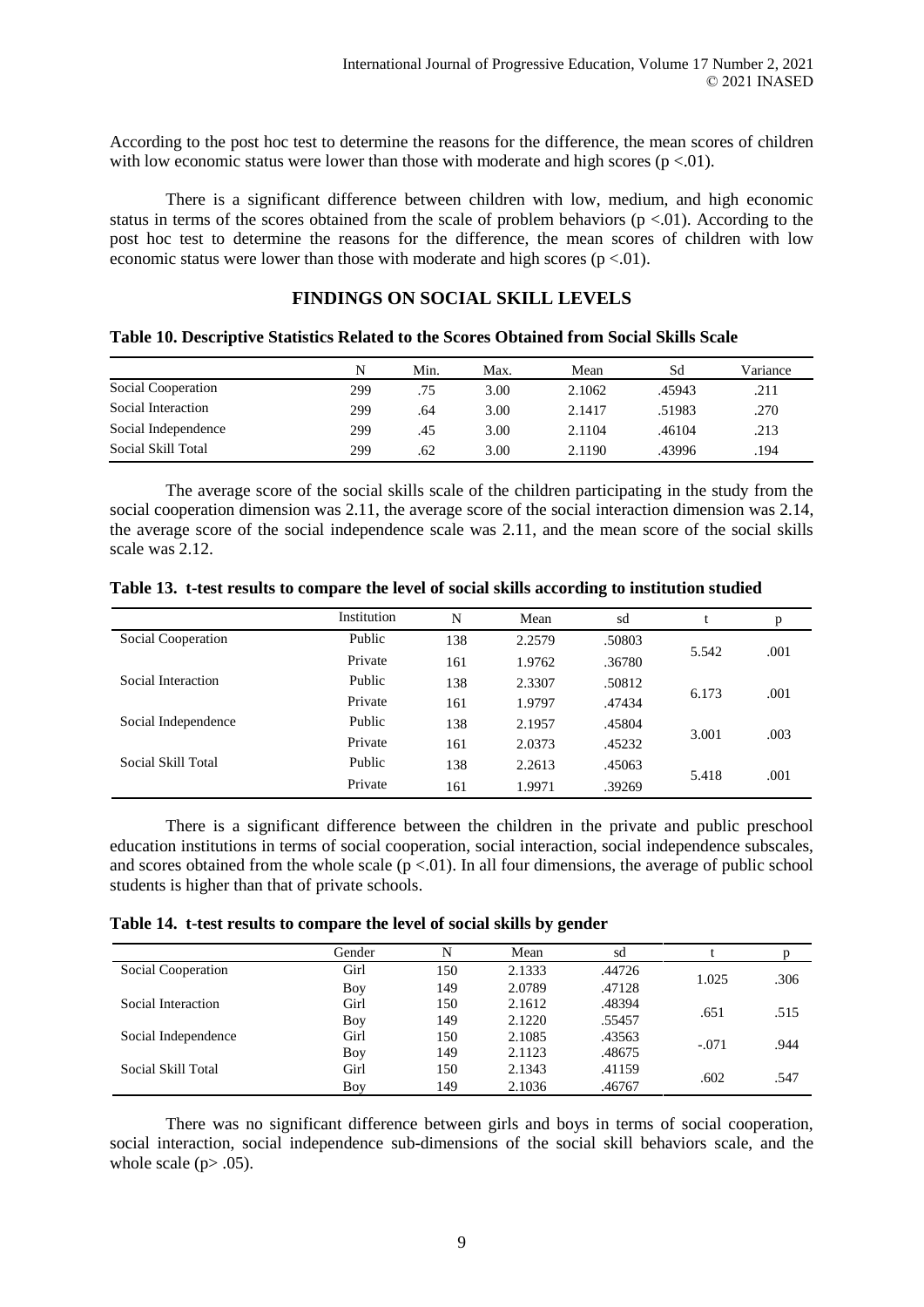|                     | Is there a family elder living? | N   | Mean   | Sd     |          |      |
|---------------------|---------------------------------|-----|--------|--------|----------|------|
|                     | Yes                             | 107 | 2.0078 | .45262 | $-2.757$ | .006 |
| Social Cooperation  | N <sub>0</sub>                  | 188 | 2.1605 | .45996 |          |      |
| Social Interaction  | <b>Yes</b>                      | 107 | 1.9941 | .53027 |          | .001 |
|                     | N <sub>0</sub>                  | 188 | 2.2205 | .50120 | $-3.653$ |      |
|                     | Yes                             | 107 | 2.0263 | .45831 |          |      |
| Social Independence | N <sub>0</sub>                  | 188 | 2.1591 | .46141 | $-2.382$ | .018 |
| Social Skills Total | Yes                             | 107 | 2.0093 | .44405 |          |      |
|                     | N <sub>0</sub>                  | 188 | 2.1794 | .43111 | $-3.223$ | .001 |

**Table 15. t-test results to compare the level of social skills according to family elders**

There is a significant difference between children with and without family elders in terms of social cooperation, social interaction, social independence sub-dimensions of the social skill behaviors scale, and the scores obtained from the whole scale ( $p < .05$ ). The average of those who say no in all four dimensions is higher than those who say yes.

**Table 15. t-test results to compare social skill level according to parents' association**

|                     | Do parents live together? | N   | Mean   | sd     |       |      |
|---------------------|---------------------------|-----|--------|--------|-------|------|
| Social Cooperation  | Yes                       | 239 | 2.1468 | .47089 |       |      |
|                     | N <sub>0</sub>            | 60  | 1.9444 | .37194 | 3.094 | .002 |
| Social Interaction  | Yes                       | 239 | 2.1997 | .51391 |       |      |
|                     | N <sub>0</sub>            | 60  | 1.9106 | .48119 | 3.944 | .001 |
| Social Independence | Yes                       | 239 | 2.1411 | .45892 |       |      |
|                     | No                        | 60  | 1.9879 | .45268 | 2.319 | .021 |
| Social Skills Total | Yes                       | 239 | 2.1621 | .44259 |       |      |
|                     | N <sub>0</sub>            | 60  | 1.9475 | .38737 | 3.438 | .001 |

There was a significant difference between children with and without parents regarding social cooperation, social interaction, social independence subscales, and scores obtained from the whole scale ( $p < 0.05$ ). The average of those who say yes in all four dimensions is higher than those who say no.

|                     | Age       | N   | Mean   | sd     | $\mathbf F$ | p    | Post-Hoc Test  |
|---------------------|-----------|-----|--------|--------|-------------|------|----------------|
| Social Cooperation  | A-3 age   | 21  | 1.7500 | .39176 |             |      | A < B          |
|                     | B-4 age   | 84  | 2.0218 | .36246 |             |      | A < C<br>A < D |
|                     | C-5 age   | 92  | 2.0906 | .48350 | 9.979       | .001 | B < D          |
|                     | $D-6$ age | 102 | 2.2631 | .46520 |             |      | C < D          |
|                     | Total     | 299 | 2.1062 | .45943 |             |      |                |
| Social Interaction  | $A-3$ age | 21  | 1.6364 | .43693 |             |      | A < B          |
|                     | $B-4$ age | 84  | 2.0249 | .45077 |             |      | A < C<br>A < D |
|                     | C-5 age   | 92  | 2.1729 | .56509 | 13.336      | .001 | B < D          |
|                     | D-6 age   | 102 | 2.3137 | .45780 |             |      | C < D          |
|                     | Total     | 299 | 2.1417 | .51983 |             |      | B < C          |
| Social Independence | A-3 age   | 21  | 1.9957 | .41309 |             |      | A < B          |
|                     | $B-4$ age | 84  | 1.9545 | .44008 |             |      | A < C<br>A < D |
|                     | C-5 age   | 92  | 2.1136 | .51894 | 7.666       | .001 | B < D          |
|                     | $D-6$ age | 102 | 2.2594 | .38237 |             |      | C < D          |
|                     | Total     | 299 | 2.1104 | .46104 |             |      | B < C          |

**Table 16. One-Way ANOVA test results to compare social skill level by age**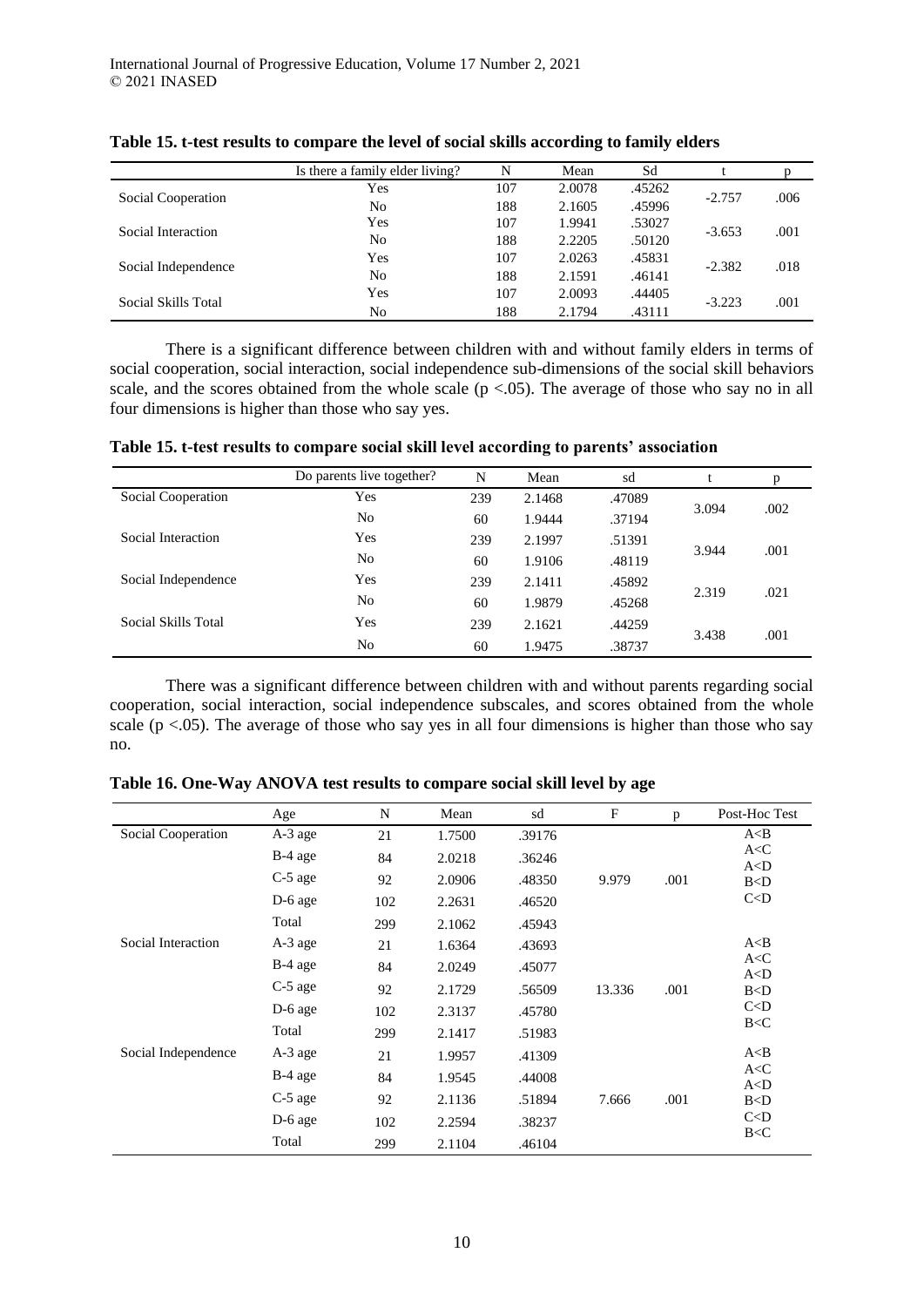| Social Skill Total | A-3 age   | 21  | 1.7927 | .36552 |        |      | A< B          |
|--------------------|-----------|-----|--------|--------|--------|------|---------------|
|                    | $B-4$ age | 84  | 2.0011 | .37934 |        |      | A < C         |
|                    | $C-5$ age |     |        |        |        |      | A < D         |
|                    |           | 92  | 2.1247 | .48021 | 11.404 | .001 | B < D<br>C< D |
|                    | $D-6$ age | 102 | 2.2783 | .39908 |        |      |               |
|                    | Total     | 299 | 2.1190 | .43996 |        |      |               |

There was a significant difference between the three, four, five, and six-year-old children in terms of the scores obtained from the social cooperation subscale of the social skill scale ( $p < 0.01$ ). According to the post hoc test to determine the causes of the difference, the mean scores of the sixyear-olds were higher than those of the three, four, and five-year-olds  $(p < 0.01)$ . The mean scores of the five-year-olds were also higher than those of the three, and four-year-olds ( $p < 01$ ).

There was a significant difference between the three, four, five, and six-year-old children in terms of the scores obtained from the social interaction subscale of the social skill scale ( $p < .05$ ). According to the post hoc test to determine the causes of the difference, the mean scores of the sixyear-olds were higher than those of the three, four, and five-year-olds  $(p < .01)$ . The mean scores of the four and five-year-olds were also higher than those of the three-year-olds were  $(p < .01)$ . Finally, the mean score of the four-year-olds was higher than the three-year-olds ( $p < 01$ ).

There was a significant difference between the three, four, five, and six-year-old children in terms of the scores obtained from the social independence subscale of the social skill scale ( $p < 0.01$ ). According to the post hoc test to determine the causes of the difference, the mean scores of the sixyear-olds were higher than those of the three, four, and five-year-olds  $(p < 0.01)$ . The mean scores of the four and five-year-olds were also higher than those of the three-year-olds were  $(p < 0.01)$ . Finally, the mean score of the four-year-olds was higher than the three-year-olds ( $p < 01$ ).

There was a significant difference between the three, four, five, and six-year-old children in terms of the scores obtained from the total social skill scale  $(p < .01)$ . According to the post hoc test to determine the causes of the difference, the mean scores of the six-year-olds were higher than those of the three, four, and five-year-olds ( $p < 01$ ). The mean scores of the five-year-olds were also higher than those of three, and four-year-olds ( $p < 01$ ).

|                     | Number of siblings | N   | Mean   | sd     | F    | p    |
|---------------------|--------------------|-----|--------|--------|------|------|
| Social Cooperation  | A-1 sibling        | 86  | 2.1153 | .41895 |      |      |
|                     | B-2 siblings       | 142 | 2.0921 | .50194 |      | .877 |
|                     | C-3 siblings       | 71  | 2.1232 | .42090 | .132 |      |
|                     | Total              | 299 | 2.1062 | .45943 |      |      |
| Social Interaction  | A-1 sibling        | 86  | 2.1279 | .52314 |      |      |
|                     | B-2 siblings       | 142 | 2.1216 | .51901 | .558 | .573 |
|                     | C-3 siblings       | 71  | 2.1985 | .52072 |      |      |
|                     | Total              | 299 | 2.1417 | .51983 |      |      |
| Social Independence | A-1 sibling        | 86  | 2.0973 | .46476 |      |      |
|                     | B-2 siblings       | 142 | 2.0896 | .47281 |      |      |
|                     | C-3 siblings       | 71  | 2.1677 | .43344 | .727 | .484 |
|                     | Total              | 299 | 2.1104 | .46104 |      |      |
| Social Skill Total  | A-1 sibling        | 86  | 2.1135 | .40607 |      |      |
|                     | B-2 siblings       | 142 | 2.1009 | .46865 |      |      |
|                     | C-3 siblings       | 71  | 2.1620 | .42287 | .464 | .629 |
|                     | Total              | 299 | 2.1190 | .43996 |      |      |

**Table 17. One-Way ANOVA test results to compare social skill level by the number of siblings**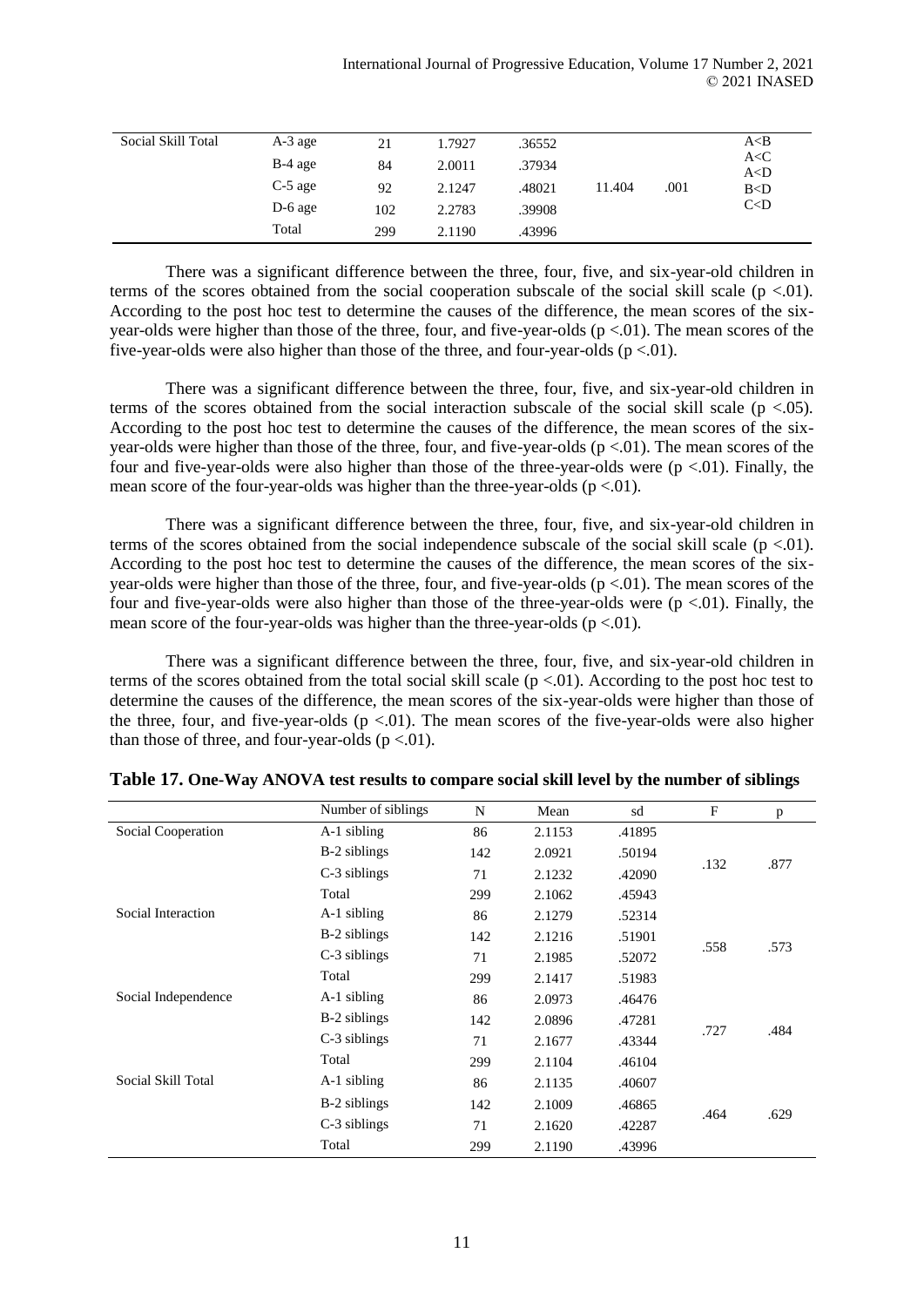**families**

There was no significant difference in the scores obtained from the social cooperation subscale of the social skill scale between children of one child, two siblings, and three siblings ( $p$ > .05). There was no significant difference in the scores obtained from the social interaction sub-dimension of the social skill scale between single children, those of two siblings, and those of three siblings ( $p > .05$ ). There was no significant difference between the children of one child, two siblings, and three siblings in terms of the scores obtained from the social independence subscale of the social skill scale ( $p > .05$ ). There was no significant difference between single children, those of two siblings, and those of three siblings in terms of scores obtained from the whole social skill scale  $(p> .05)$ .

|                    | <b>Economic Status</b> | N   | Mean   | sd     | $\mathbf{F}$ | p    | Post-Hoc Test |
|--------------------|------------------------|-----|--------|--------|--------------|------|---------------|
|                    | A-Low                  | 29  | 2.0230 | .76987 |              |      |               |
| Social             | <b>B-Medium</b>        | 179 | 2.2146 | .43935 | 14.124       |      | B>A           |
| Cooperation        | C-High                 | 91  | 1.9194 | .26801 |              | .001 | B > C         |
|                    | Total                  | 299 | 2.1062 | .45943 |              |      |               |
| Social Interaction | A-Low                  | 29  | 1.9937 | .75707 |              |      |               |
|                    | B-Medium               | 179 | 2.3032 | .48229 |              |      | B>A           |
|                    | C-High                 | 91  | 1.8711 | .35132 | 25.830       | .001 | B > C         |
|                    | Total                  | 299 | 2.1417 | .51983 |              |      |               |
|                    | A-Low                  | 29  | 1.8777 | .58829 |              |      |               |
| Social             | B-Medium               | 179 | 2.2346 | .45289 |              |      | B>A           |
| Independence       | C-High                 | 91  | 1.9401 | .33614 | 18.308       | .001 | B > C         |
|                    | Total                  | 299 | 2.1104 | .46104 |              |      |               |
|                    | A-Low                  | 29  | 1.9665 | .68458 |              |      |               |
| Social Skill Total | B-Medium               | 179 | 2.2498 | .41128 |              |      | B>A           |
|                    | C-High                 | 91  | 1.9105 | .27402 | 22.771       | .001 | B > C         |
|                    | Total                  | 299 | 2.1190 | .43996 |              |      |               |

|  | Table 18. One-Way ANOVA test results to compare social skills level by the economic status of |  |
|--|-----------------------------------------------------------------------------------------------|--|
|  |                                                                                               |  |

There is a significant difference between the children with low, medium, and high economic status in terms of social cooperation sub-dimension of social skill behaviors scale ( $p < 0$ ) higher than the lower and higher ones  $(p < 0.01)$ .

There is a significant difference between the children with low, medium, and high economic status in terms of the scores obtained from the social interaction sub-dimension of the social skill behaviors scale ( $p < 0.01$ ). According to the post hoc test to determine the reasons for the difference, the mean scores of those with moderate economic status were higher than those with low and high scores  $(p < .01)$ .

There is a significant difference between the children with economic status low, medium, and high in terms of the scores obtained from the social independence subscale of the social skill behaviors scale ( $p < 01$ ). According to the post hoc test to determine the reasons for the difference, the mean scores of those with moderate economic status were higher than those with low and high scores (p  $< 0.05$ ).

There is a significant difference between children with low, medium, and high economic status in terms of the social skill behaviors scale ( $p < 0.01$ ). According to the post hoc test to determine the reasons for the difference, the mean scores of those with moderate economic status were higher than those with low and high scores ( $p < 01$ ).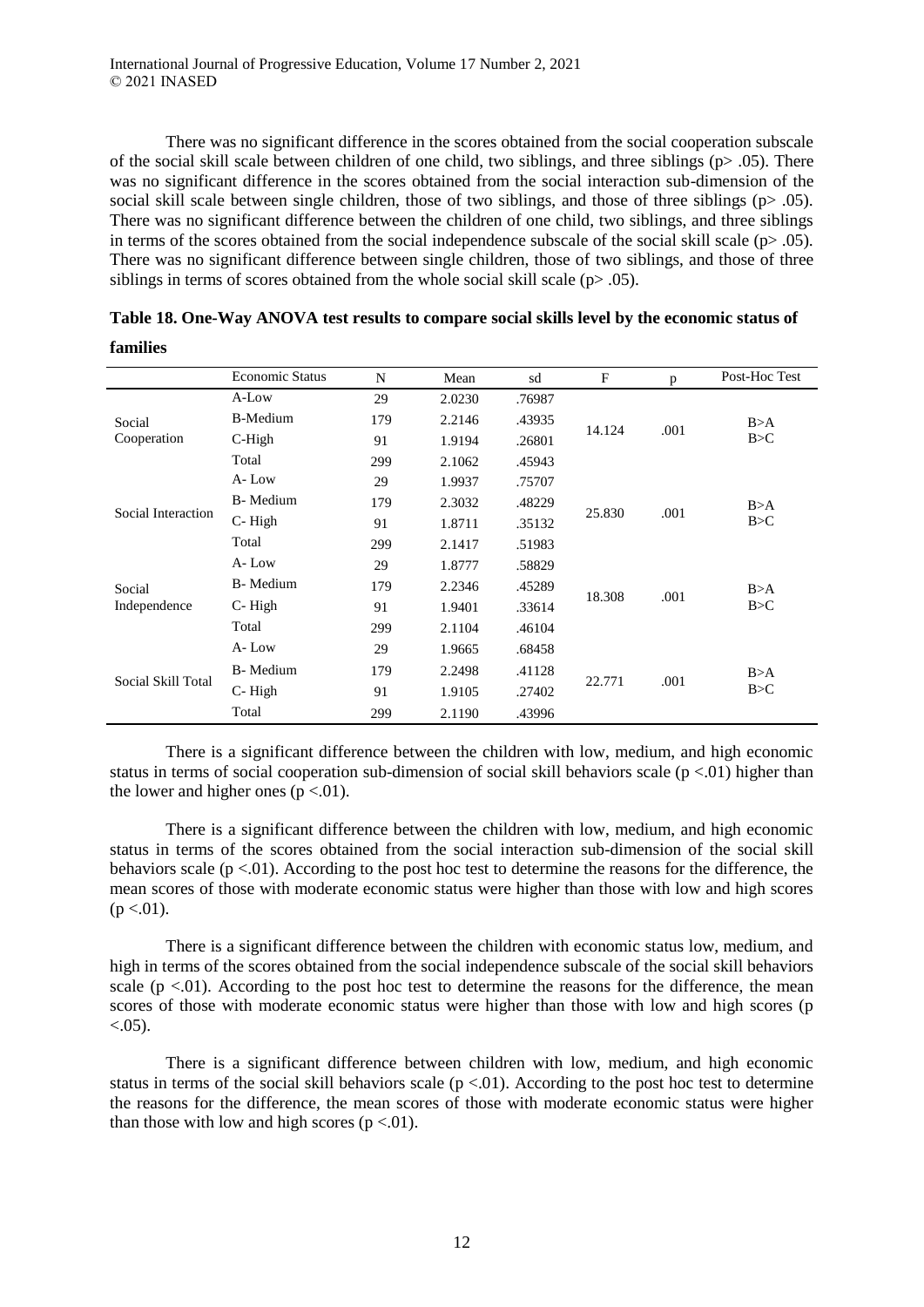#### **Relationship between Problematic Behavior and Social Skills**

|                               |              |                      | 2                     | 3                     | 4           | 5         | 6         |
|-------------------------------|--------------|----------------------|-----------------------|-----------------------|-------------|-----------|-----------|
| 1-Outward Orientation Problem | r            |                      |                       |                       |             |           |           |
|                               | p            |                      |                       |                       |             |           |           |
|                               | $\mathbf N$  |                      |                       |                       |             |           |           |
| 2-Inward Orientation Problem  | $\mathbf{r}$ | $.845***$            |                       |                       |             |           |           |
|                               | p            | .000                 |                       |                       |             |           |           |
|                               | N            | 299                  |                       |                       |             |           |           |
| 3-Total of Problem Behaviors  | $\mathbf{r}$ | $.982**$             | $.930**$              |                       |             |           |           |
|                               | p            | .000                 | .000                  |                       |             |           |           |
|                               | N            | 299                  | 299                   |                       |             |           |           |
| 4-Social Cooperation          | $\mathbf{r}$ | $-.484***$           | $-.425***$            | $-.481$ **            |             |           |           |
|                               | p            | .000                 | .000                  | .000                  |             |           |           |
|                               | N            | 299                  | 299                   | 299                   |             |           |           |
| 5-Social Interaction          | $\mathbf{r}$ | $-414$ <sup>**</sup> | $-.449$ <sup>**</sup> | $-.441$ **            | $.781**$    |           |           |
|                               | p            | .000                 | .000                  | .000                  | .000        |           |           |
|                               | N            | 299                  | 299                   | 299                   | 299         |           |           |
|                               | $\mathbf{r}$ | $-.266$ **           | $-.355$ **            | $-.306$ **            | $.710^{**}$ | $.793***$ |           |
| 6- Social Independence        | p            | .000                 | .000                  | .000                  | .000        | .000      |           |
|                               | N            | 299                  | 299                   | 299                   | 299         | 299       |           |
|                               | $\mathbf{r}$ | $-.426$ **           | $-.449**$             | $-.450$ <sup>**</sup> | $.908***$   | $.939**$  | $.904***$ |
| 7- Social Skills Total        | p            | .000                 | .000                  | .000                  | .000        | .000      | .000      |
|                               | N            | 299                  | 299                   | 299                   | 299         | 299       | 299       |

### **Table 19. Pearson correlation test to determine the relationship between problem behavior and social skills**

\*\*. Correlation is significant at the .01 level.

Negative scores among social cooperation  $(r = -.481)$ , social interaction  $(r = -.441)$ , social independence ( $r = -.306$ ) and social skill total ( $r = -.450$ ) were obtained from the whole scale of problem behaviors. There is a moderate significant relationship in the direction ( $p < 01$ ). For social cooperation ( $r = -0.484$ ). social interaction ( $r = -0.414$ ). social independence ( $r = -0.266$ ). and social skill total ( $r = -.426$ )). there is a negative relationship between the middle level ( $p < .01$ ). For social cooperation ( $r = -0.445$ ). social interaction ( $r = -0.449$ ). social independence ( $r = -0.355$ ) and social skill total (r = -.449)). there is a negative relationship between the middle level ( $p < 01$ ).

#### **Table 20. The result of simple linear regression analysis to predict problem behaviors by social skills**

|                         |                      | $\mathbf{L}$<br>-- |                           |      |                         |       |      |
|-------------------------|----------------------|--------------------|---------------------------|------|-------------------------|-------|------|
| 01.11<br>oc19<br>Sk111s | $\sim$ $\sim$<br>+JV | .200               | --<br>$\bigcap$<br>'J.J42 | .000 | $- - -$<br>໋<br>$\cdot$ | 8.680 | .001 |

Simple linear regression analysis was performed to predict problem behaviors according to social skills. Social skill level is a significant predictor of problem behavior (F  $(1.297) = 75.342$ , p <.01). Social skill predicts 20 percent of the variance in problem behavior.

According to the results of the internal reliability analysis conducted with Cronbach alpha, the reliability coefficient of the Social Skills Scale was found to be .955, and the reliability coefficient of the Problem Behavior Scale was .932.

### **DISCUSSION AND CONCLUSION**

The problem behavior levels of three-year-old children were significantly higher than that of the four and five-year-old children. Similar to this result. Akduman, Günindi, and Türkoğlu (2015)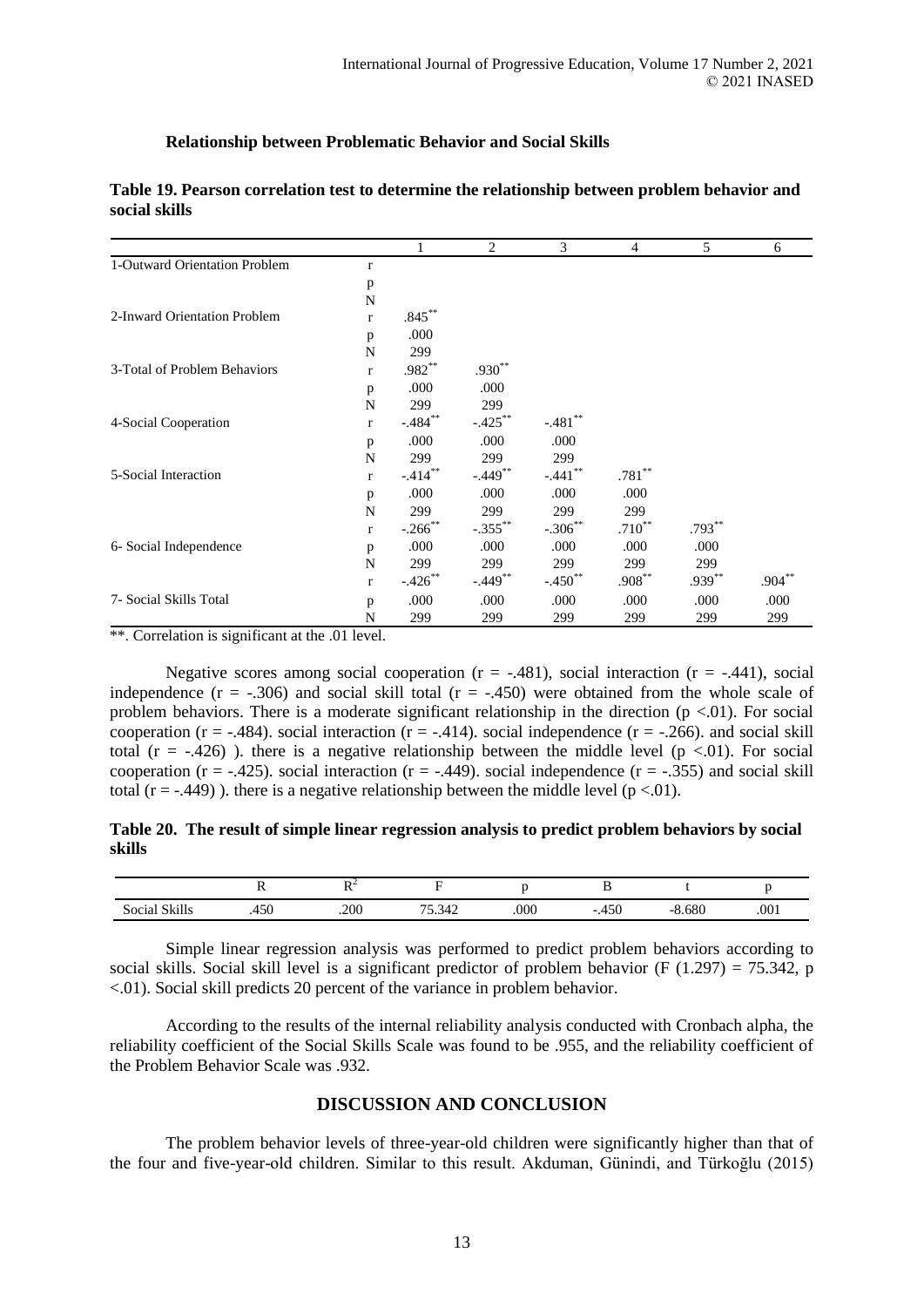show significant differences in the age factor between children's problematic behavior and their social skill levels. This result indicates that the age and development of practices are related.

The results of the study showed significant differences when the family members living with children at home were examined statistically. Children who live with family elders have higher mean scores in problem behavior and social skills. In his study. Secher (2014) found that children living in crowded families with more family members than children living in small families exhibited fewer problems and more social skills behaviors.

When the marital status of the children's parents was examined, there was a significant difference in the mean scores of social skills and problem behavior scale. The 'yes' answer given by the people living with their families was higher than the 'no' answer given by the children of divorced families. This finding was found to have a high level of problematic behavior and social skills. Examining the results, children living with their parents do not display problematic behavior with higher social skills levels. There may be two reasons for this conclusion. First, children living separately from parents may experience different emotional problems. A child may engage in unwanted behavior to communicate or draw attention. The second reason is that children can gain different experiences from two parents who can be taken as an example (Acun Kapıkıran, Ivrendi, & Adak, 2006).

Significant differences were found when the social skills behavior levels of the children were examined in terms of the number of siblings. The mean score of having two siblings in problematic behavior levels was low among single children and those of three siblings. In support of the finding, Çetinkaya's (2004) research shows that the number of siblings may have an impact on children and frustration in children without siblings, perhaps because no one is important except for their own will, sharing, and unhelpfulness, and susceptibility can be observed.

When the preschool students were examined by the institutions they were educated at, there were significant differences in their social skills and problematic behavior levels. The results of the analysis of the problematic behavior scale show that the level of problematic behavior was higher among children attending private schools than children in public schools. According to the scores obtained from the social skills scale, big data were collected from children in public schools and private schools.

The most striking part of the study is the comparison of the scores obtained from problematic behavior and social skills scales. A significant relationship was found following the analysis. As children's social skills (social cooperation. social interaction. social commitment) increase, problematic behaviors (outward orientation. inward orientation) decrease. In line with this research. Secher (2014) found a negative relationship between social skills and problem behavior. As the social level of the children increases, the problematic behaviors will decrease. While there are no behavioral problems in children who have high social communication with their friends in social environments and playgrounds, more problematic behaviors are observed in children who are afraid to communicate and cannot socialize.

#### **REFERENCES**

- Acun Kapıkıran, N, İvrendi, A, & Adak, A. (2006). Okul öncesi çocuklarinda sosyal beceri: durum saptamasi, [Social skills in preschool children: situation determination] *Pamukkale Üniversitesi Eğitim Fakültesi Dergisi, 19* (19), 19-27. Retrieved from https://dergipark.org.tr/en/pub/pauefd/issue/11124/133034
- Akduman. G. G.. Günindi. Y. & Türkoğlu. D. (2015). Okul öncesi dönemde çocukların sosyal beceri ile davranış problemleri arasındaki ilişkinin incelenmesi [Social responsibility of preschool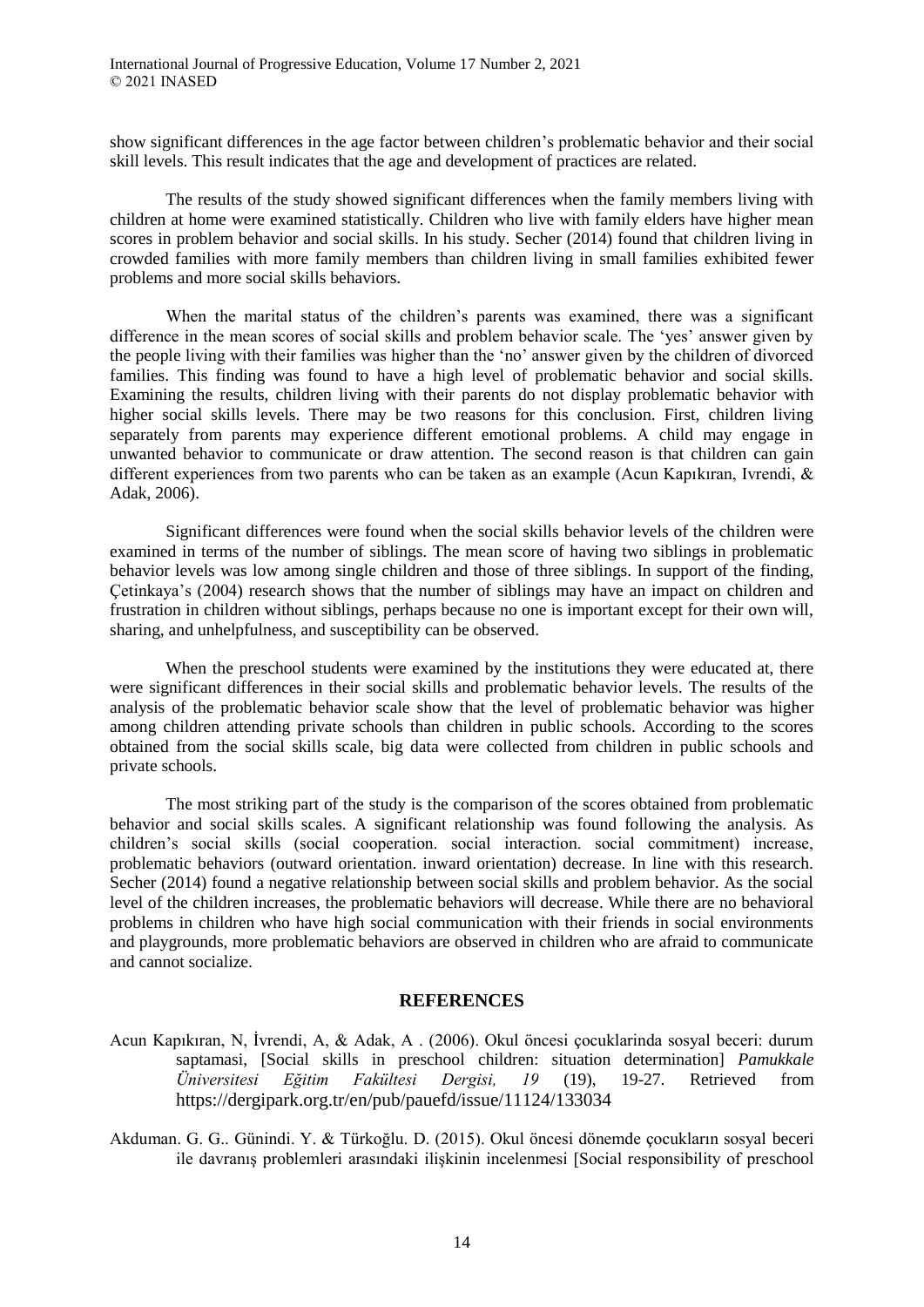children examining the relationship between skill and behavior problems]. *Uluslararası Sosyal Araştırma Dergisi*. *37*. 673-682.

- Aral. N.. Kandır. A. & Yaşar. M. (2000). *Okulöncesi eğitim ve ana sınıfı programları [Preschool and kindergarten curriculum]*. Istanbul. Turkey: Yapa yayınları.
- Armağan. R. (2010). *Sınıf öğretmenlerinin öğrencilerin sınıf içi istenmeyen davranışlarıyla başa çıkma becerileri ve özel bir ilköğretim okulunda yapılan uygulama [Classroom teachers' ability to cope with the unwanted behavior of students in class and practice in a private primary school]*. Yüksek lisans Tezi. Beykent Üniversitesi. İstanbul. (Master's thesis. Beykent University. İstanbul. Turkey). Retrieved from https://tez.yok.gov.tr/UlusalTezMerkezi/
- Birch. S. H. & Ladd. G. W. (1997). The teacher-child relationship and children's early school adjustment. *Journal of School Psychology*. *35*(1). 61-79.
- Ceylan, Ş, & Özyürek, D. (2014). Okul öncesi çocuklarda sosyal becerilerin desteklenmesi konusunda öğretmen ve veli görüşlerinin belirlenmesi [Determining the views of teachers and parents on supporting social skills at preschoolers]. *Pamukkale Üniversitesi Eğitim Fakültesi Dergisi, 35* (35), 99-114 . DOI: 10.9779/PUJE575
- Çağdaş. A. & Seçer. Z. Ş. (2002). *Çocuk ve ergende sosyal ve ahlak gelişimi [ Social and moral development in children and adolescents].* Ankara. Turkey: Nobel Yayın Dağıtım.
- Çetinkaya. B. (2004). *Ruhsal açıdan aile çocuk [Family child in terms of spirituality*]. Ankara. Turkey: Empati Yayıncılık.
- Çubukçu. Z. & Gültekin. M. (2006). İlköğretimde öğrencilere kazandırılması gereken sosyal beceriler [Social skills needed to be acquired to students in primary education]. *Ahmet Yesevi Üniversitesi Dergisi*. (37).155-156.
- Fazlıoğlu. Y.. Okyay. L. & Ilgaz. G. (2011). Okulöncesi ve anaokulu davranış ölçeğinin geçerlilik ve güvenirlik çalışması [Preschool and kindergarten behavior scale validity and reliability study]. *Trakya Üniversitesi Sosyal Bilimler Dergisi*. *13*(1). 253-266
- Gündoğdu. S. (2013). *İlkokul ve ortaokul öğretmenlerinin sınıf yönetiminde istenmeyen öğrenci davranışlarına ilişkin görüşleri ve bu davranışlara karşı uyguladıkları stratejiler [Opinions of primary and secondary school teachers about unwanted student behaviors in classroom management and strategies used against these behaviors*]. Yüksek Lisans tezi. Hasan Kalyoncu Üniversitesi. Gaziantep. (Master's thesis. Hasan Kalyoncu University. Gaziantep. Turkey). Retrieved from https://tez.yok.gov.tr/UlusalTezMerkezi/
- Karasar. N. (2010). *Bilimsel araştırma yöntemleri [Research methods]*. Ankara. Turkey: Nobel Yayınları.
- Kılıçoğlu. C. (2015). *Sınıf içerisinde istenmeyen davranışlara karşı öğretmenlerin baş edebilme yöntem ve teknikleri [Methods and techniques of coping teachers against unwanted behaviors in the classroom].* Yüksek Lisans tezi. Toros Üniversitesi. Mersin. (Master's thesis. Toros University. Mersin. Turkey). Retrieved from https://tez.yok.gov.tr/UlusalTezMerkezi/
- Olcay. O. (2008). *Bazı Kişisel ve Ailesel Değişkenlere Göre Okul Öncesi Dönemdeki Çocukların Sosyal Yetenekleri ve Problem Davranışlarının Analizi [Analysis of Social Abilities and Problem Behaviors of Preschool Children According to Some Personal and Family*